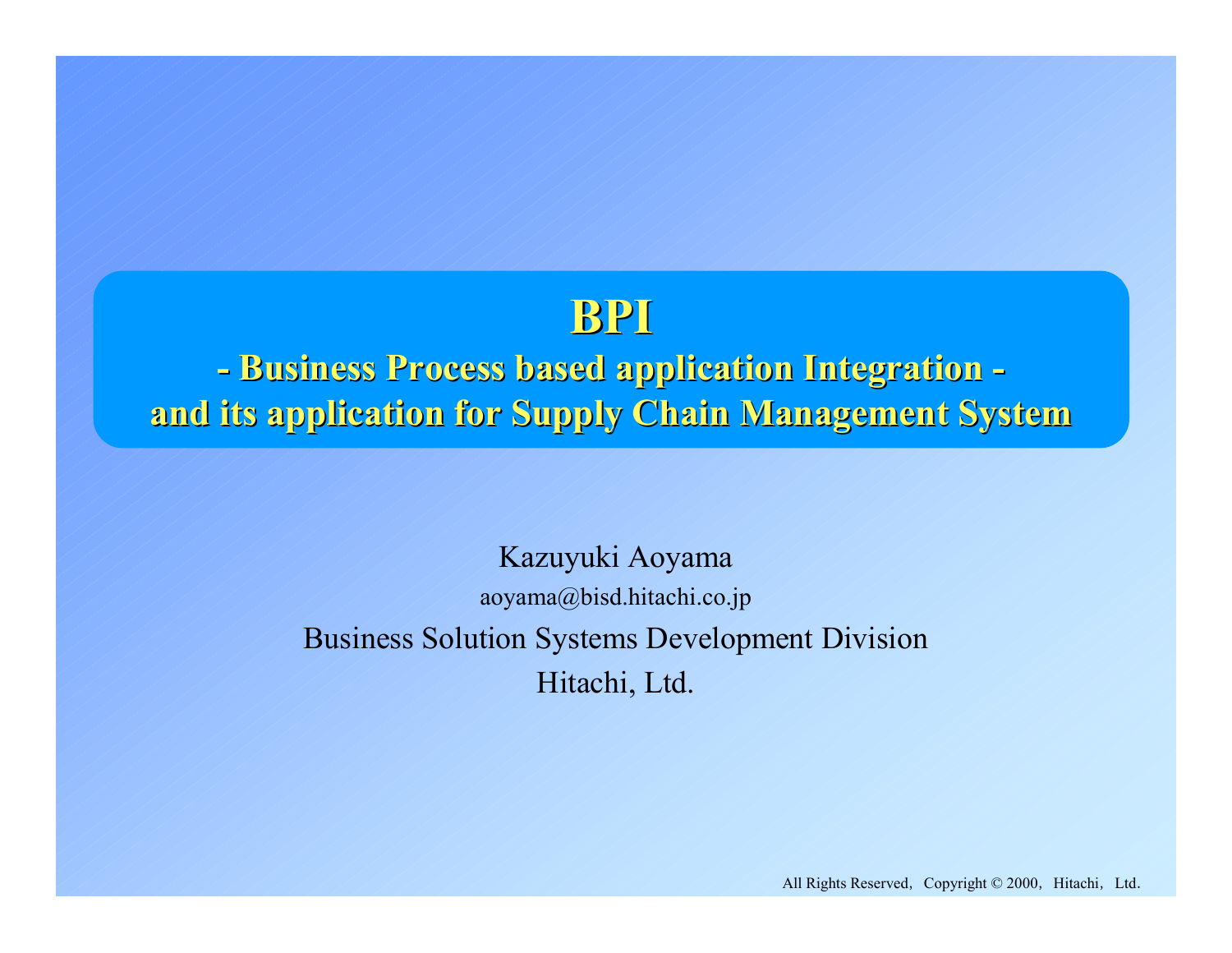## Why EAI now?

Rapid Change in Rapid Change in Business Environment Rapid Change in<br>Information Technology

**• Business depends on information system and technology** 

- $\bullet$  **Business system becomes complex more and more**
- But still, business style need to be changed...

**The Purpose of EAI: The Purpose of EAI:**

**To support improvement and progress of enterprise business systems To support improvement and progress of enterprise business systems in order to keep up with the radical change of business environment in order to keep up with the radical change of business environment**

**But, how?...**

## **BPI(Business Process based application Integration) (Business Process based application Integration)**

All Rights Reserved, Copyright  $© 2000$ , Hitachi, Ltd.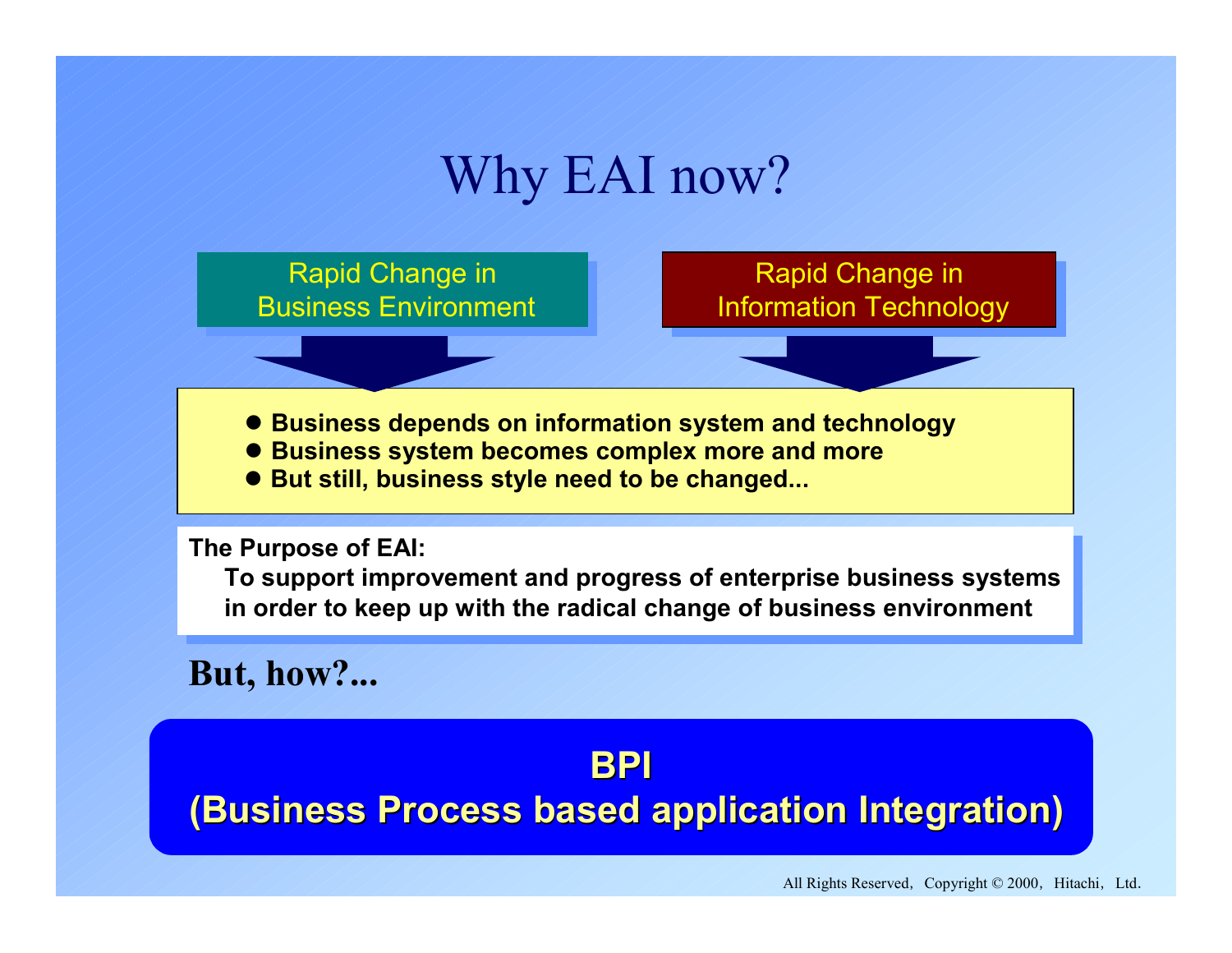## What is BPI?

- $\checkmark$  Business process definition is set as the core of the integration architecture
- $\checkmark$  Application components and business process are combined by BPI Framework Components (BFCs)

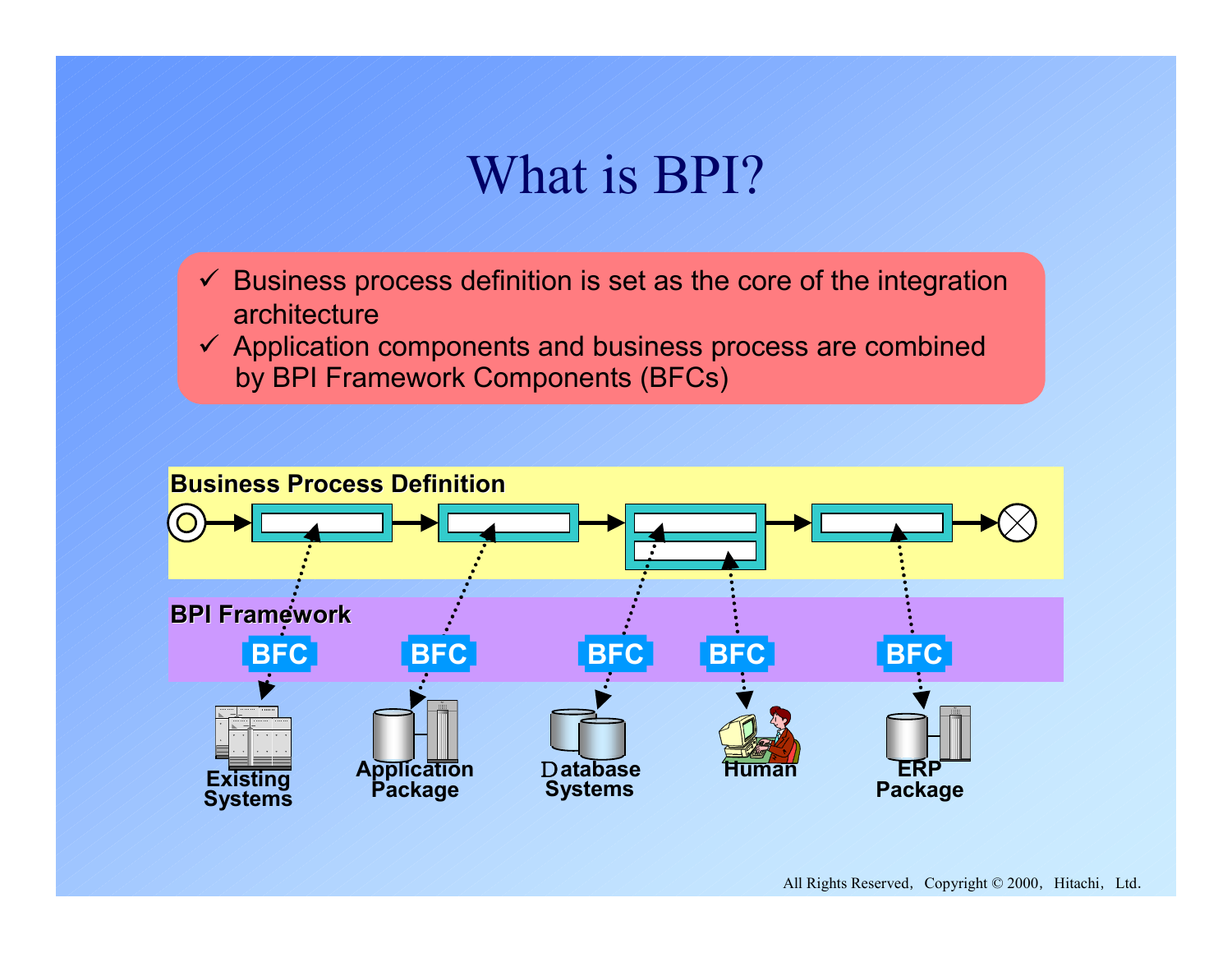## Features of BPI

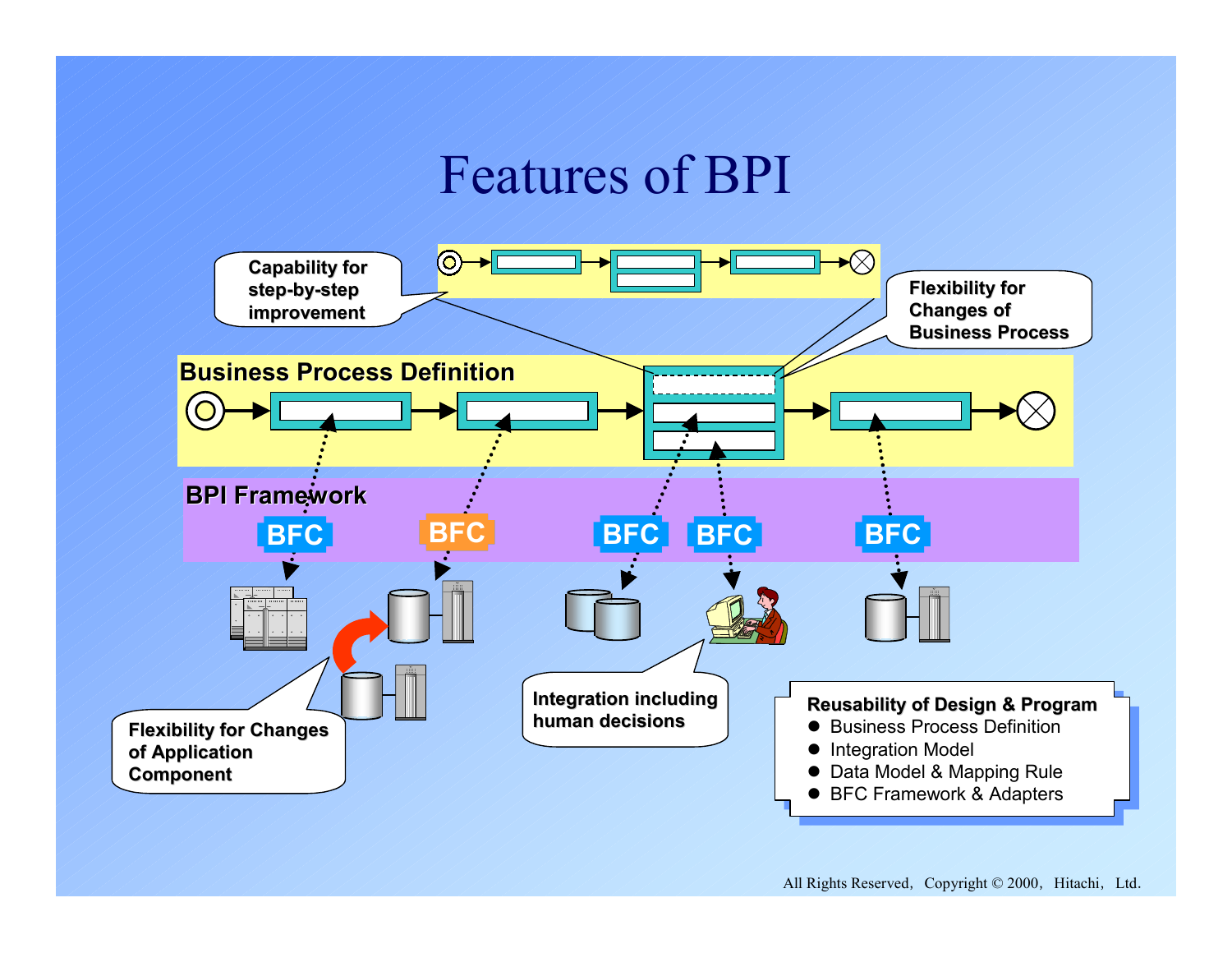# WorkCoordinator

## **Hitachi Hitachi Hitachi's Workflow System specialized for Integration 's Workflow System specialized for Integration s Workflow System specialized for Integration**



 $\textsf{WorkCoordinate}\ \blacksquare$ <u>Monitor</u>

### **WorkCoordinator Server**

**Support for variety of process model process model Collaborative business process** A Semi-predefined process in which operations are different for each process instance **Form-circulation business process** A predefined process

#### **Project-type business process** Ad-hoc process in which a work item is

broken down at every step into smaller tasks

### **Open interface CORBA based interface**

A Semi-predefined process in which operations are different for each process instance **RDB data access**

A Semi-predefined process in which operations are different for each process instance

### **Adaptability for changes**

#### **Changes at runtime**

Changes of rules in business process definition such as conditions can be done at runtime **Process instance migration**

Process instance migration utility is available to migrate process instances from an old business process definition into new ones.

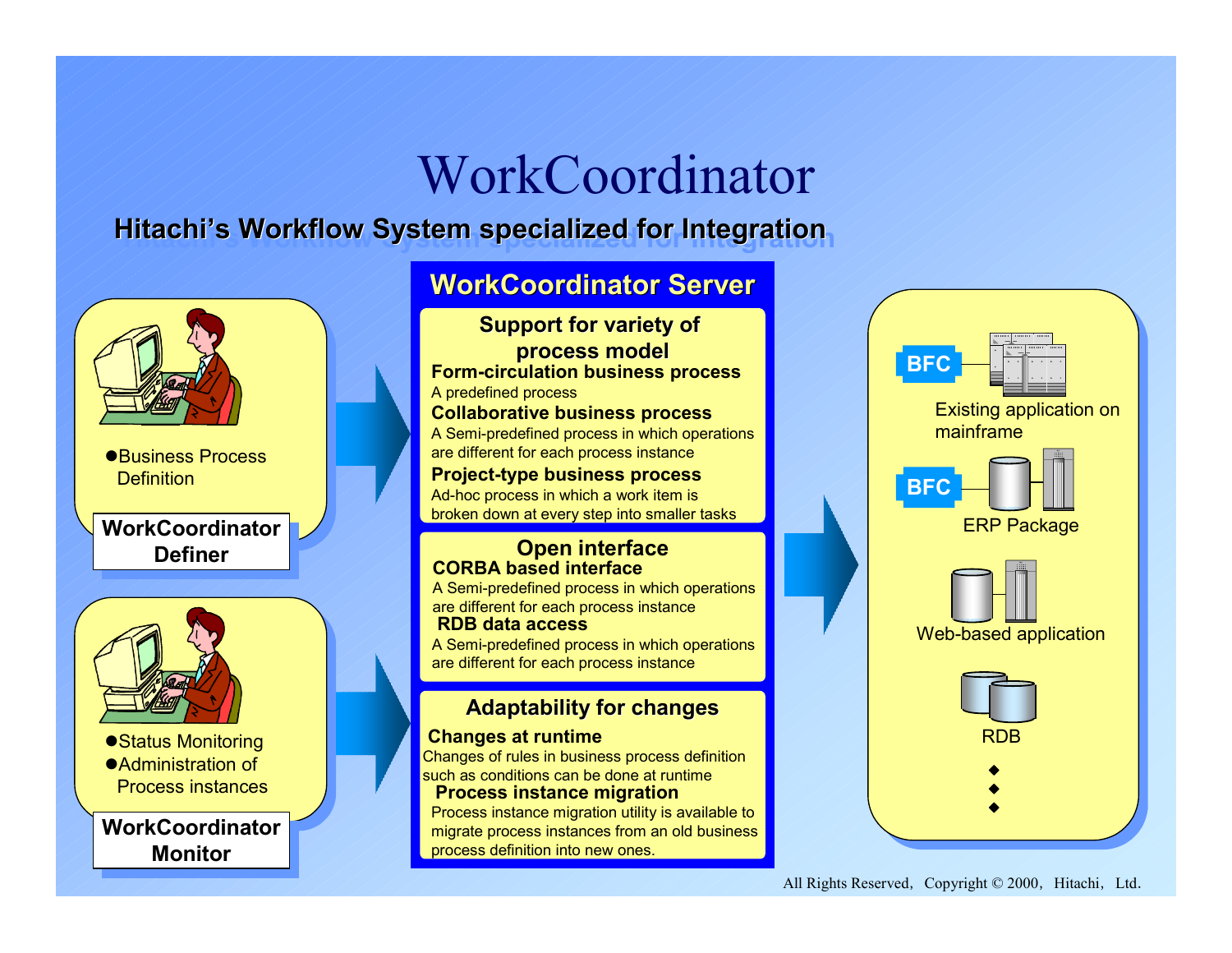# A Case Study - BPI application for SCM

**Supply Chain Management (SCM) System for Acquisition Process of Manufacturer** 

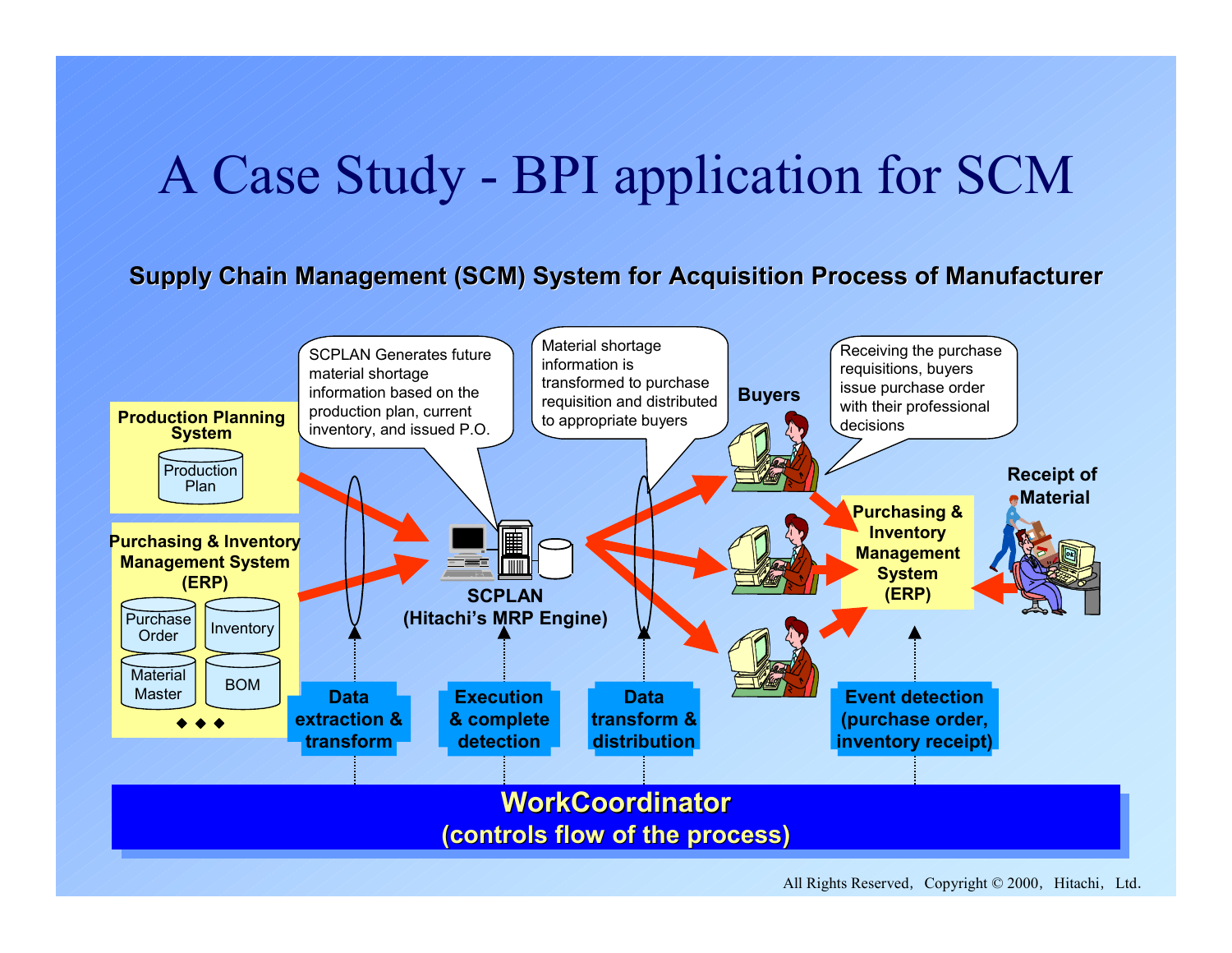# Integration Schedule and Outputs

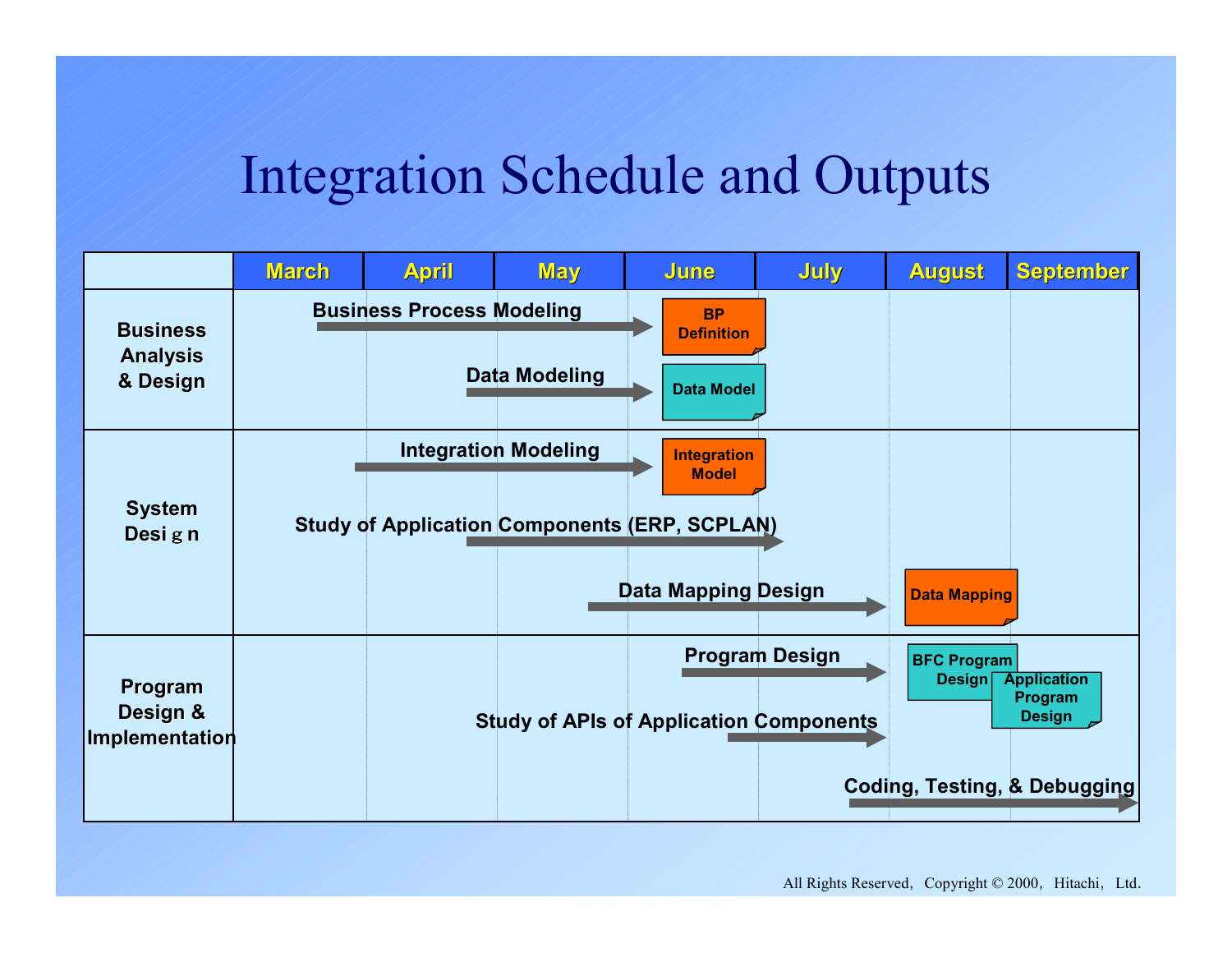# Examples of Design (1)

### **Business Level: Business Process Modeling Business Level: Business Process Modeling**

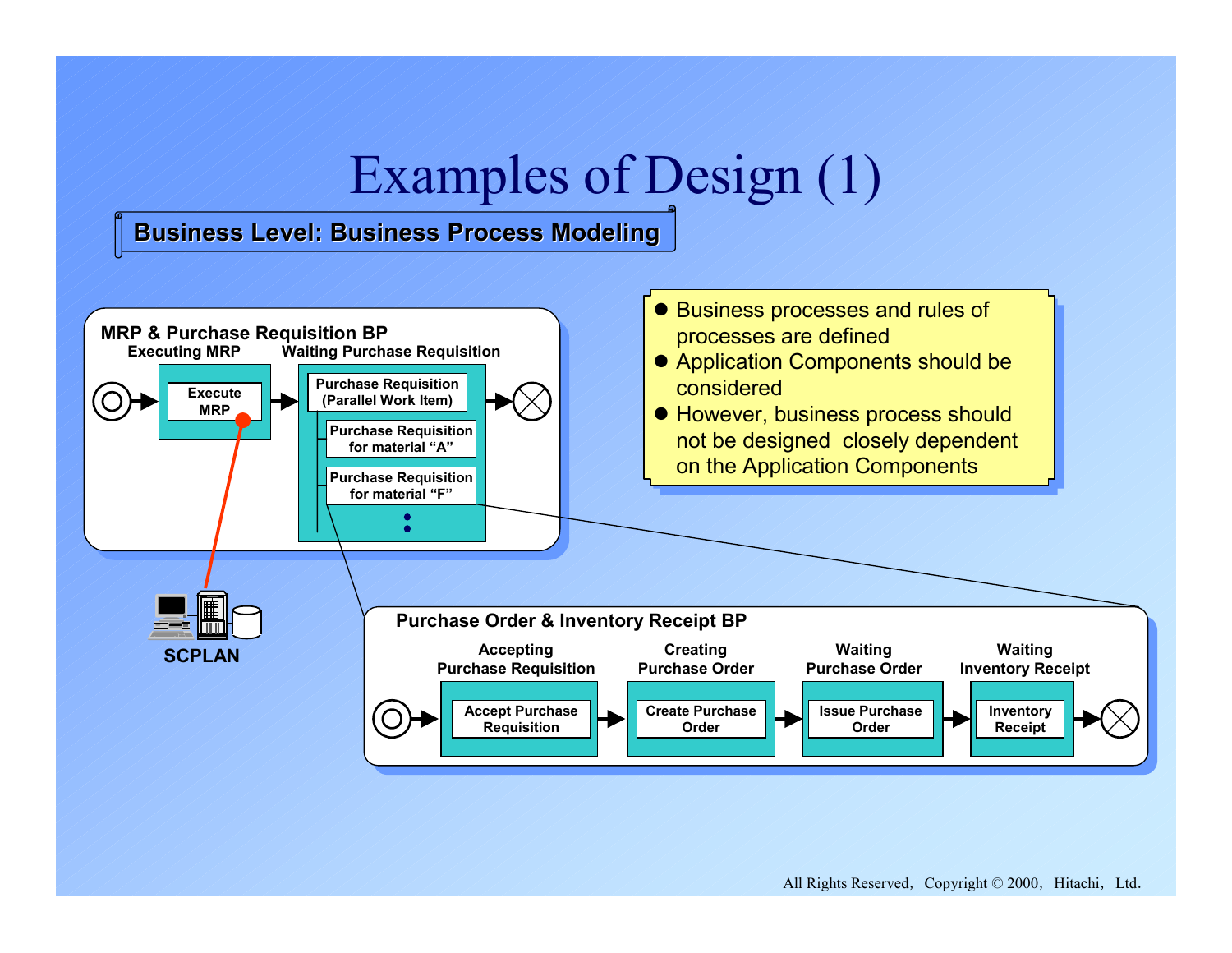# Examples of Design (2)

### **System Level: Integration Modeling System Level: Integration Modeling**

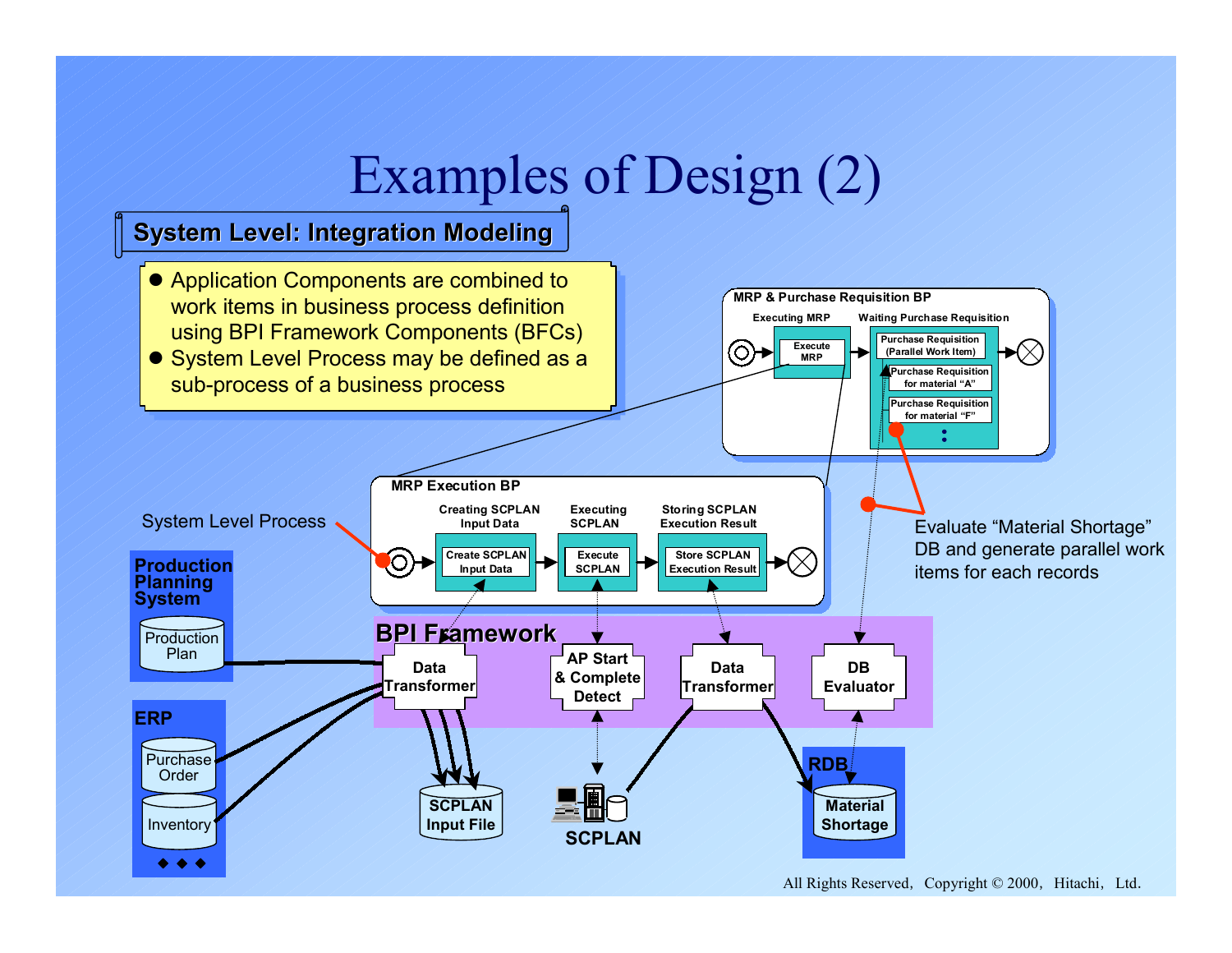# Examples of Design (3)

### **System Level: Data Mapping System Level: Data Mapping**

- Data mapping rules between source and target Application Components are defined<br>f for each "Data Transformer" type BFC. for each "Data Transformer" type BFC.
- Data Model developed at previous step makes this easier.

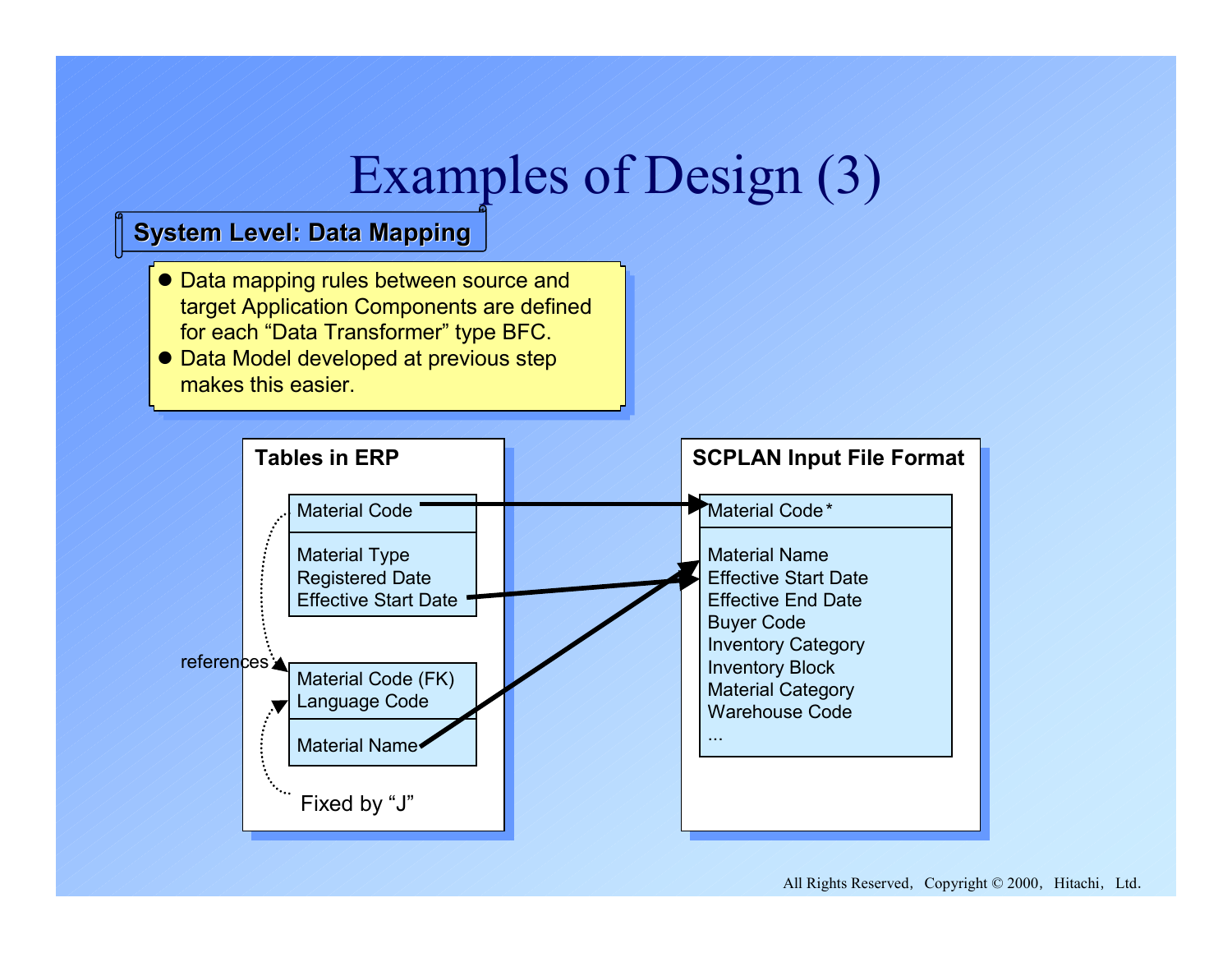## Overall Structure



All Rights Reserved, Copyright  $© 2000$ , Hitachi, Ltd.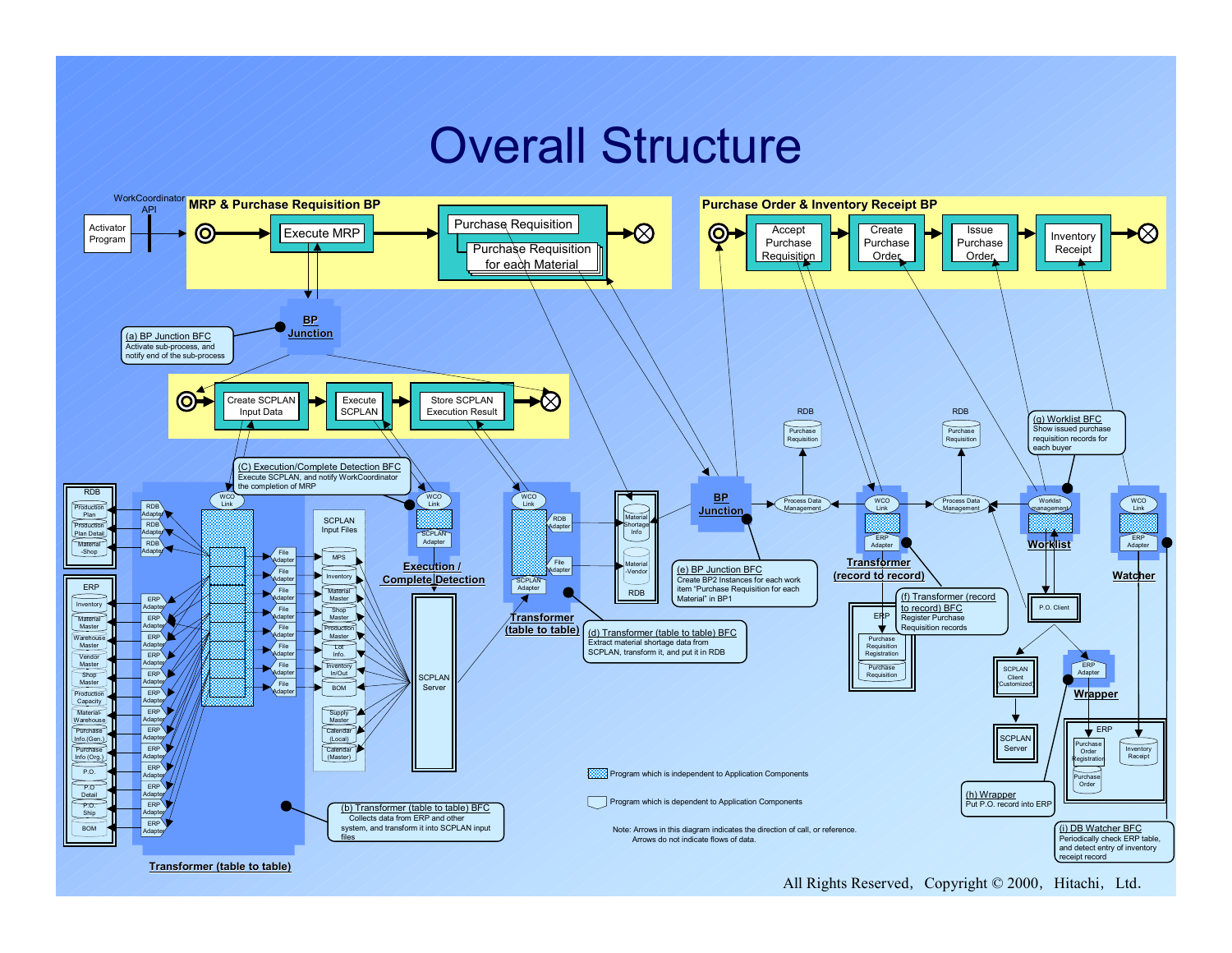# Findings from the SCM Integration (1)

### **Types of BPI Framework Components Types of BPI Framework Components**

### **Execution / Complete Detection**

**Execute an application with parameters, detect completion, and notify the BPI Framework Component BPI Framework Component completion to the WorkCoordinator**

### **Transformer (table to table) Transformer (table to table)**

**Import data from multiple tables in source applications, transform the data, and put the data into target applications**

### **Transformer (record to record)**

**Receive record data, transform the data and put the data into target application**

### **BP Junction**

**Put process instance into a business process with passing parameters, and watch the status of the business process (e.g. completion of the process)**

### **DB Watcher Watcher**

**Check data in an application periodically, and notify the result to the WorkCoordinator when predefined condition occurs in the data**

### **DB Evaluator Evaluator**

**Check data in an application once, and notify the result to the WorkCoordinator**

### **Worklist Worklist**

**Provide list of work items for each users, and activate appropriate application when the user select a work item on the list.**



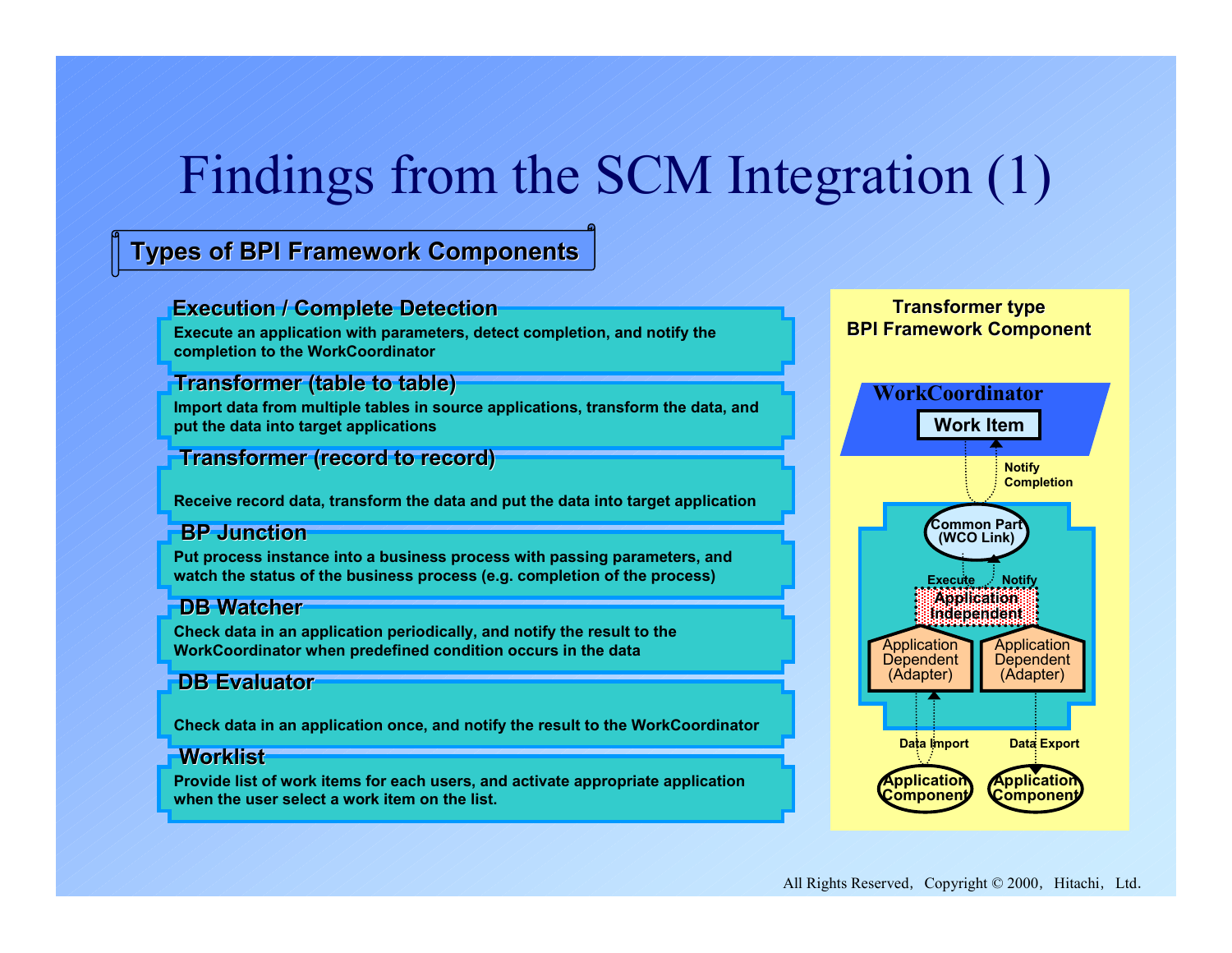# Findings from the SCM Integration (2)

### **Reusability of Reusability of design and program**

| <b>Cost for the integration/development (Human.Month)</b> |                                                              |                                                                                                           |                                                         |                                          |                          |
|-----------------------------------------------------------|--------------------------------------------------------------|-----------------------------------------------------------------------------------------------------------|---------------------------------------------------------|------------------------------------------|--------------------------|
|                                                           | <b>Scrap &amp; build</b><br>(estimated)                      | <b>BPI without</b><br>reusable templates                                                                  | <b>Generic part of BPI</b>                              | <b>BPI with templates</b><br>(estimated) |                          |
| <b>Business</b><br><b>Analysis</b><br>& Design            | $\overline{4}$                                               | • Business Template (3)<br>• Detail Design (1)                                                            | 3<br>$\left\lceil \cdot \right\rceil$ Business Template |                                          | $27.2\%$                 |
| <b>System</b><br><b>Design</b>                            | 12                                                           | 12<br>• Integration Template (9)<br>• Application dependent (3)                                           | 9<br>• Integration Template                             | 3                                        |                          |
| Program<br>Design &<br>Implementation                     | 16<br>• Application program (10)<br>• SCPLAN Integration (6) | 12<br>• Application program (2)<br>• BPI Framework Component<br>Generic (7.3)<br>Customer dependent (2.7) | 7.3<br>• Generic part of BPI<br>Framework<br>Component  | 4.7                                      | 64.7%                    |
| <b>Total</b>                                              | 32                                                           | 28                                                                                                        | 19.3                                                    | 8.7                                      | 87.5%<br>$R = 1 - 41.74$ |

#### **Relative costusing templates**

All Rights Reserved, Copyright © 2000, Hitachi, Ltd.